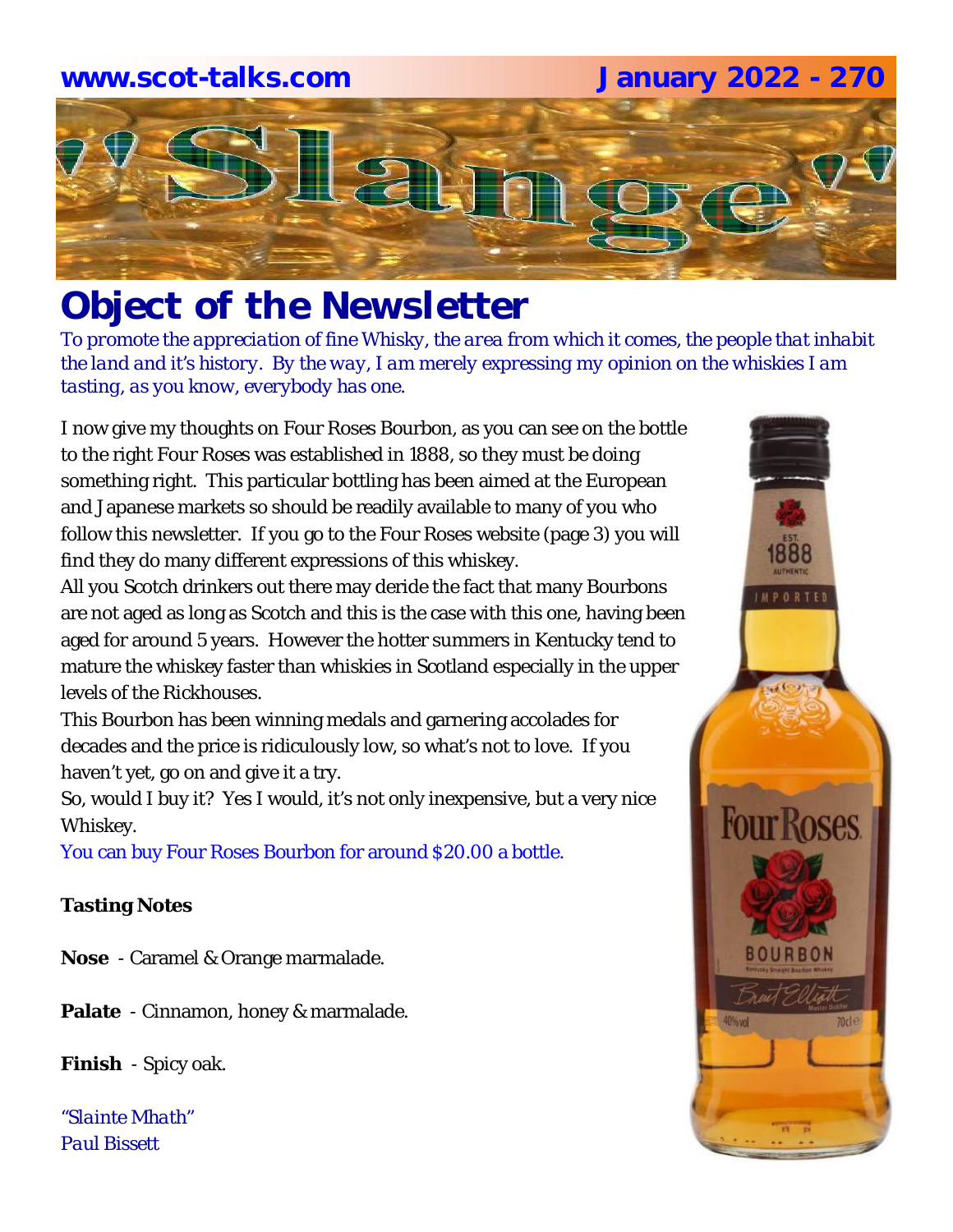### **www.scot-talks.com January 2022 - 270**



# **Some Bourbon facts and stories**

According to the Kentucky Distillers Association 95 per cent of all bourbon whiskey is produced in Kentucky.

But Bourbon can be made anywhere in the United States, not just Kentucky, in fact, Bourbon is currently being produced in all 50 states.

60% of the cost of a bottle of Bourbon is tax.

All Bourbons are whiskey. Always, 100% made in America, 51% corn (Minimum), new charred oak barrels.

How did Bourbon come about?

In 1776, Kentucky County was carved from the massive western part of Virginia previously known as Fincastle County, and a law known colloquially as "Corn patch and cabin rights," was issued by the Virginia General Assembly. The law allowed settlers to lay claim to 400 acres of land provided that they build a cabin and planted a patch of corn prior to 1778.

1792 Kentucky becomes a state.

Meanwhile in nearby Pennsylvania, most of America's favorite drink was being produced and that was Rye whisky, which was being taxed by the federal government, this caused the whisky rebellion. With 5,000 Pennsylvanians rising in revolt against the tax.

Until George Washington led 13,000 troops into Pennsylvania and quashed the rebellion.

This caused many whisky makers to move from Pennsylvania to the new state of Kentucky. Where the main crop being grown was corn ("corn patch and cabin rights,"), so they stopped making whiskey with Rye and started using Corn.

So, a lot more Bourbonesque whisky began to be produced, although it wasn't yet called Bourbon.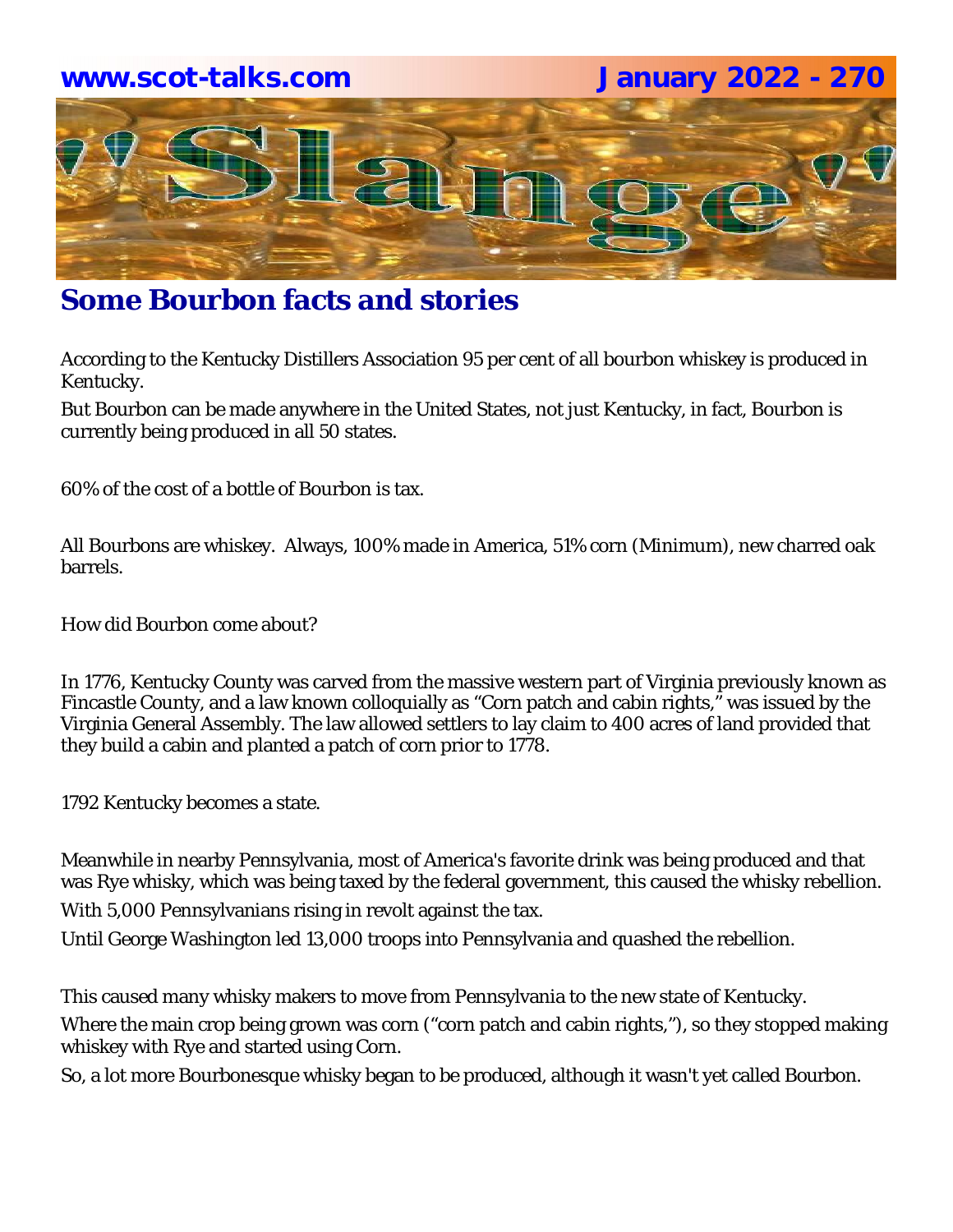# **www.scot-talks.com January 2022 - 270**

Below is a simple guide to help you choose your Whisky, and the flavor notes you should expect from it. Being Scottish I recommend you find a likely candidate and try it in a bar before buying the whole bottle. This Issue; Four Roses Bourbon. For more information on Four Roses whiskies go to https://fourrosesbourbon.com



Floral, Herbal, fresh

Nutty, biscuit (cookie), Subtle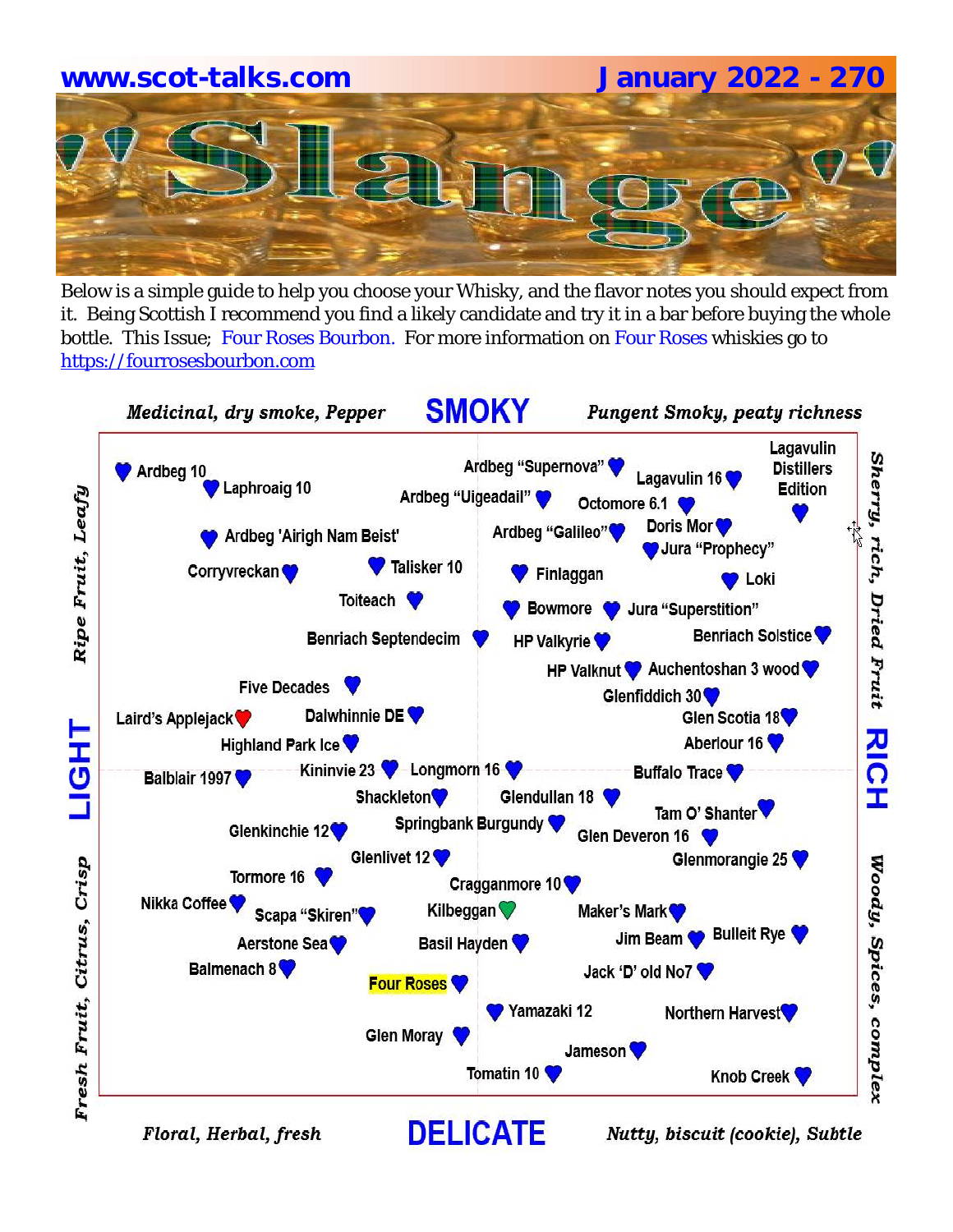

## **Some Bourbon facts and stories**

So, when was Bourbon as we know it, first made?

Estimates say, sometime between 1823 and 1845

Who was the first to make Bourbon, as we would recognize it today?

A likely candidate was Dr. James Crow, a born and bred Scotsman, was working at a distillery in Kentucky around 1823.

Crow was a man of medicine and a man of science, and it was he who experimented scientifically with using setback (sour mash) to control certain aspects of his whiskey-making methods.

His whiskeys, Old Crow and Old Pepper, were very popular during the Civil War, and he has always been hailed as the man who not only made good bourbon, but also knew exactly why his bourbon was good.

He had the scientific knowledge to be able to tinker intelligently with various aspects of his processes in order to make a better whiskey.

He made whiskey using corn as the predominant grain, he insisted on aging it in charred oak casks, and he used a sour-mash starter.

For those who insist on having a name, Dr. James Crow is the "inventor" of bourbon as it is known today, sometime between 1823 and, say, 1845.

George Washington is the only sitting President to lead troops into battle, when he led 13,000 troops into Pennsylvania to crush the "Whiskey Rebellion."

If bourbon is aged for more than two years but less than four, it must bear an age statement on the label.

In 1929 six Kentucky distilleries were licensed to produce whiskey for medicinal purposes.

Operating as the American Medicinal Liquor Company they proceeded to keep doctors busy by producing 1.4 million gallons of medicinal bourbon per year.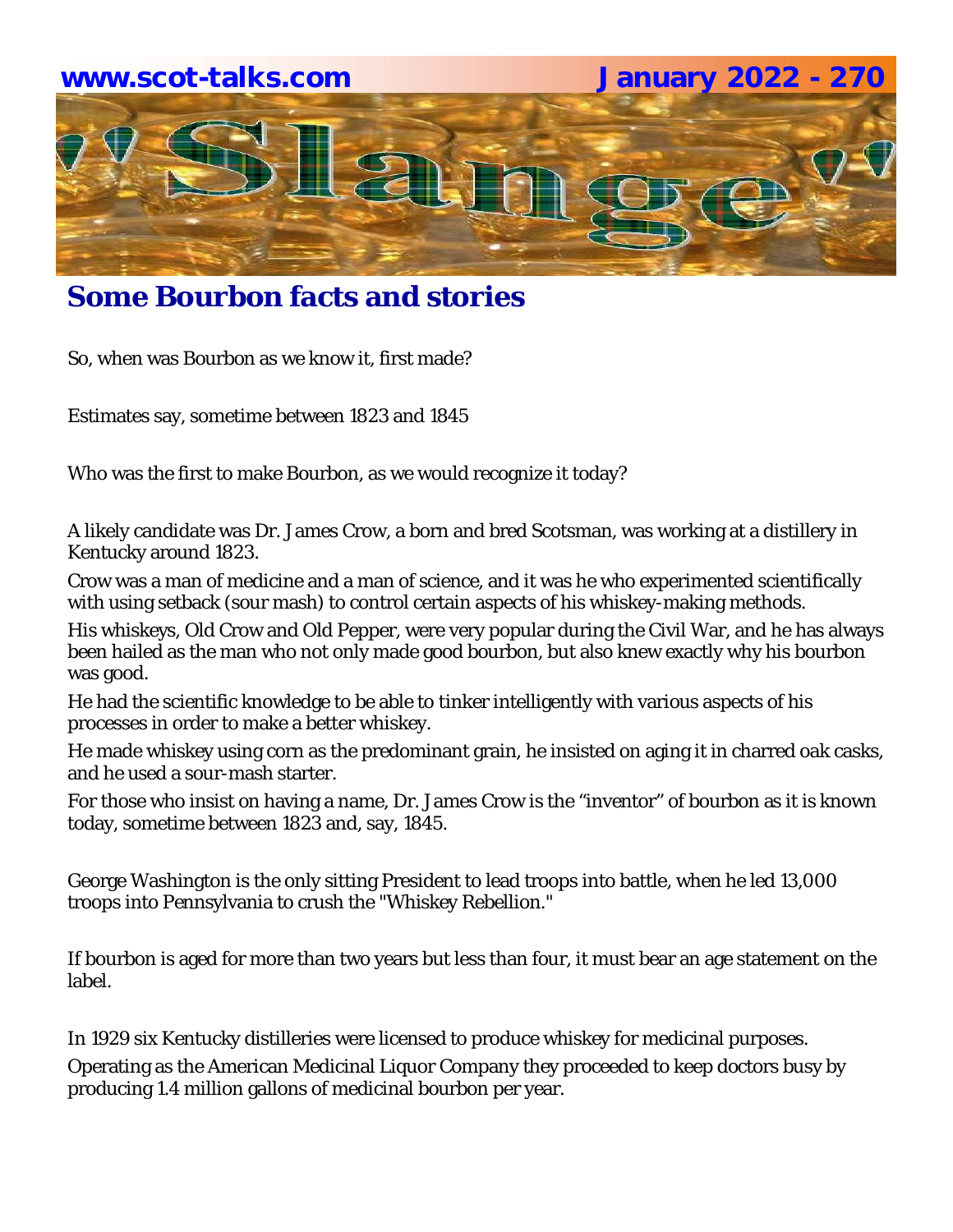

# **Famous Bourbon drinkers you may know:**

US President Martin Van Buren (was known as "Whiskey Blue").

#### **\*\*\*\*\*\*\*\*\*\*\*\*\*\*\*\*\*\*\*\***

US President Zachary Taylor. During the Mexican War, a political aide visited to inform Taylor that the Whig party wished to nominate him for president. Taylor allegedly replied:

"Stop your nonsense and drink your whiskey!"

#### **\*\*\*\*\*\*\*\*\*\*\*\*\*\*\*\*\*\*\*\***

US President and General Ulysses S. Grant. Abraham Lincoln when told that Grant drinks too much whiskey said, "Find out what whiskey Grant drinks and send a barrel of it to my other generals and maybe they will fight."

#### **\*\*\*\*\*\*\*\*\*\*\*\*\*\*\*\*\*\*\*\***

US President Harry S Truman. Truman loved bourbon and quite often knocked down a shot of it in the morning.

#### **\*\*\*\*\*\*\*\*\*\*\*\*\*\*\*\*\*\*\*\***

Frank Sinatra was buried with a bottle of Jack Daniel's (not Bourbon, but Tennessee Whiskey).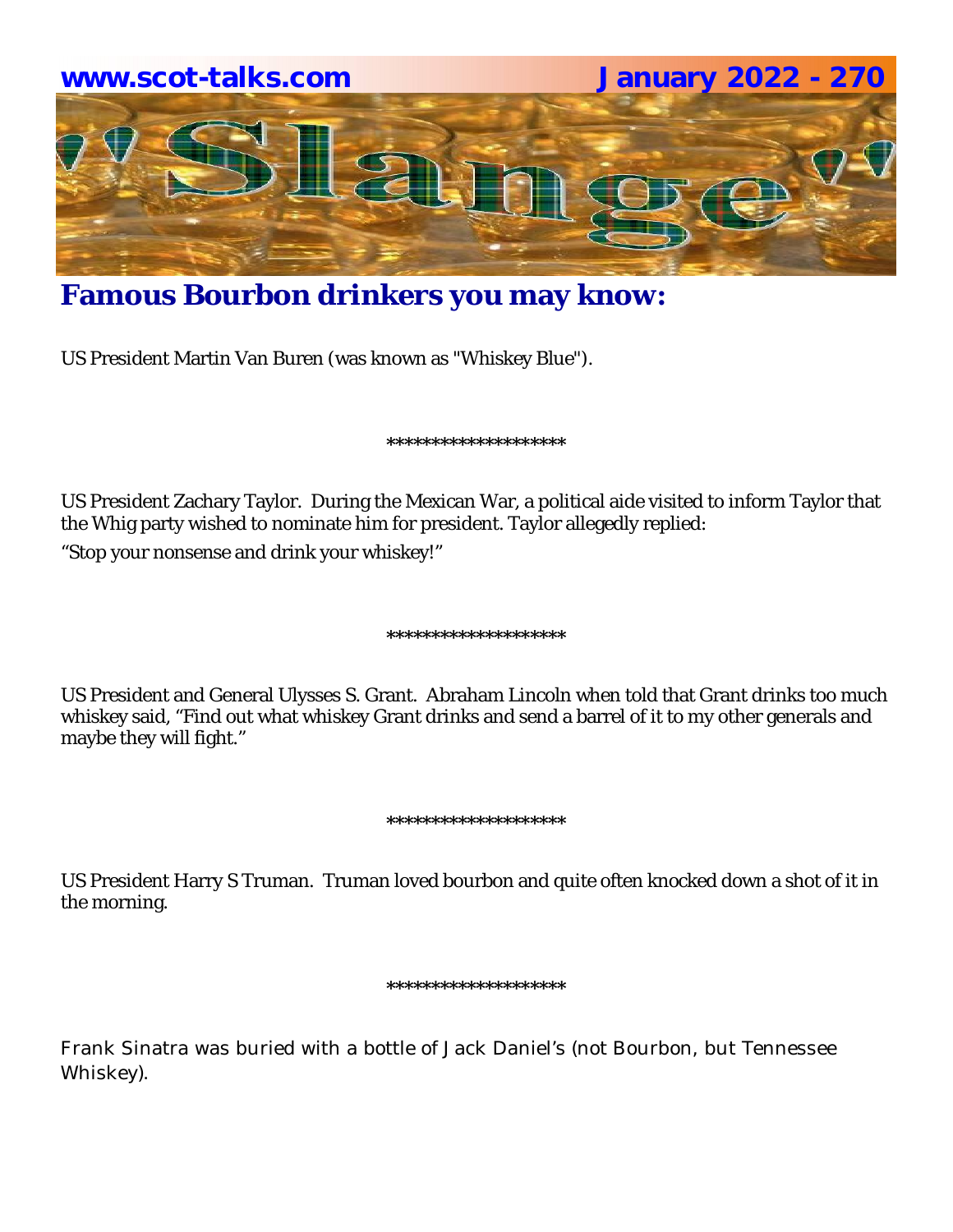

# **Some Bourbon facts and stories**

In 1930 during prohibition, no fewer than 282,122 stills were discovered in the USA.

Kentucky Colonel is the highest title of honour bestowed by the Commonwealth of Kentucky, given in recognition of noteworthy accomplishments and outstanding service to a community, state or the nation.

Not surprisingly, many bourbon industry figures have been honored with it.

Kentucky is home to more barrels of maturing bourbon than people.

Legendary frontiersman Davy Crockett is reputed to have drunk a large draught of moonshine in a single gulp on one occasion.

When the power of speech returned to him, he is said to have commented that it had been so hot he wouldn't need to have his food cooked for a month.

One of the first written accounts of American whisky was in 1620, when Virginia farmer George Sloan wrote in a letter, "We have found a waie to make soe good drink of Indian corne I have divers times refused to drink good stronge English beare and chose to drinke that."

Some people believe bourbon was named after Bourbon County in Kentucky. Others believe it was named after Bourbon Street in New Orleans, a major port for trading Kentucky whisky.

The famous red-wax sealed Maker's Mark bottle was designed by the distillery owner's wife, Margie Samuels. Samuels wanted something that would stand out in the liquor store and reassure drinkers that this bourbon was quality made. She also came up with the name, which comes from the "mark of the maker," a signature that indicates a product is handmade.

#### **And finally;**

The only guarantee when talking about whisk(e)y, is there will always be someone who disagrees with your opinion of what tastes best and how it should be drunk.